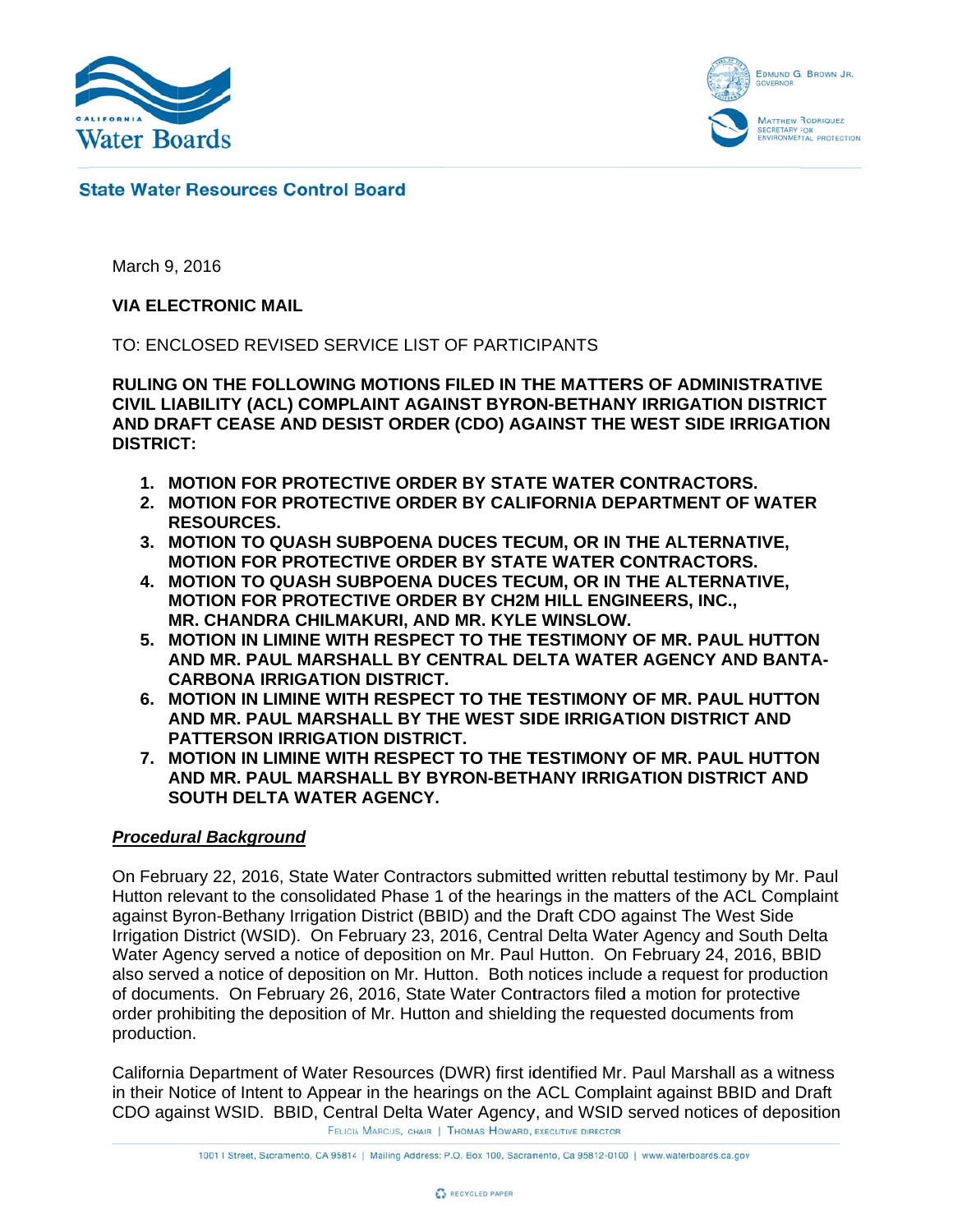on Mr. Marshall, setting and re-setting his deposition for November 24, 2015, then December 30, 2015, and then February 2, 2016. On December 7, 2015, DWR produced documents in response to requests for production included in the original notices of deposition.

On January 19, 2016, DWR submitted an amended Notice of Intent to Appear indicating that it would participate in the hearings by cross-examination and rebuttal only. On January 28, 2016, BBID, Central Delta Water Agency, and WSID notified DWR that they did not intend to depose Mr. Marshall "at this point." (Exhibit J to DWR's Motion for Protective Order.) On February 22, 2016, DWR submitted written rebuttal testimony by Mr. Marshall. On February 23, 2016, Central Delta Water Agency served a notice of deposition on Mr. Marshall. On February 24, 2016, BBID also served a notice of deposition on Mr. Marshall. Both notices include a request for production of documents that differ in scope from the request to which DWR responded on December 7, 2015. On February 29, 2016, DWR filed a motion for protective order prohibiting the deposition of Mr. Hutton and relieving DWR of any obligation to produce additional documents.

On February 29, 2016, Central Delta Water Agency and Banta-Carbona Irrigation District, WSID and Patterson Irrigation District, and BBID and South Delta Water Agency, each filed motions in limine. These motions include requests to exclude testimony by Mr. Hutton and Mr. Marshall as untimely case-in-chief expert testimony. On March 4, 2016, State Water Contractors and DWR filed responses to the parties' motions in limine related to the testimony of Mr. Hutton and Mr. Marshall.

On February 24, 2016, BBID served subpoenas duces tecum on Mr. Kyle Winslow and Mr. Chandra Chilmakuri. On March 2, 2016, State Water Contractors filed a motion to quash the subpoenas. On March 3, 2016, BBID served amended subpoenas duces tecum on Mr. Winslow, Mr. Chilmakuri, and the custodian of records for CH2M Hill. In addition to other documents, BBID seeks the production of documents and communications related to a technical report prepared by Mr. Chilmakuri titled "2012 – 2015 Delta Salinity Conditions under a Without Project Scenario" (Technical Report). On March 4, 2016, CH2M Hill Engineers, Inc., Mr. Winslow, and Mr. Chilmakuri filed a motion to quash, or in the alternative, a motion for protective order with respect to the subpoenas. On March 8, 2016, BBID filed a consolidated opposition to the motions to quash filed by State Water Contractors, Mr. Winslow, Mr. Chilmakuri, and CH2M Hill.

#### *Motion to Quash and Motions for Protective Orders*

Any party to a proceeding before the State Water Resources Control Board (Board) may take the deposition of witnesses in the manner described by title 4 (commencing with section 2016.010) of part 4 of the Code of Civil Procedure. (Wat. Code, § 1100.) The attorney of record for a party may issue a subpoena or subpoena duces tecum to compel attendance of a witness or production of documents. (Gov. Code, § 11450.10.) The Code of Civil Procedure allows parties to obtain discovery regarding any matter, not privileged, that is relevant to the subject matter involved in the pending action if the matter either is itself admissible in evidence or appears reasonably calculated to lead to the discovery of admissible evidence. (Civ. Code Proc., § 2017.010.) The scope of discovery shall be limited if the burden, expense, or intrusiveness of that discovery clearly outweighs the likelihood of discovering admissible evidence. (Civ. Code Proc., § 2017.020.) The use of depositions may be restricted if the discovery sought is unreasonably cumulative or duplicative, or is obtainable from some other source that is more convenient, less burdensome, or less expensive. (*Id.*, § 2019.030, subds. (a)(1)-(2).) The Administrative Procedure Act authorizes the presiding officer in an adjudicative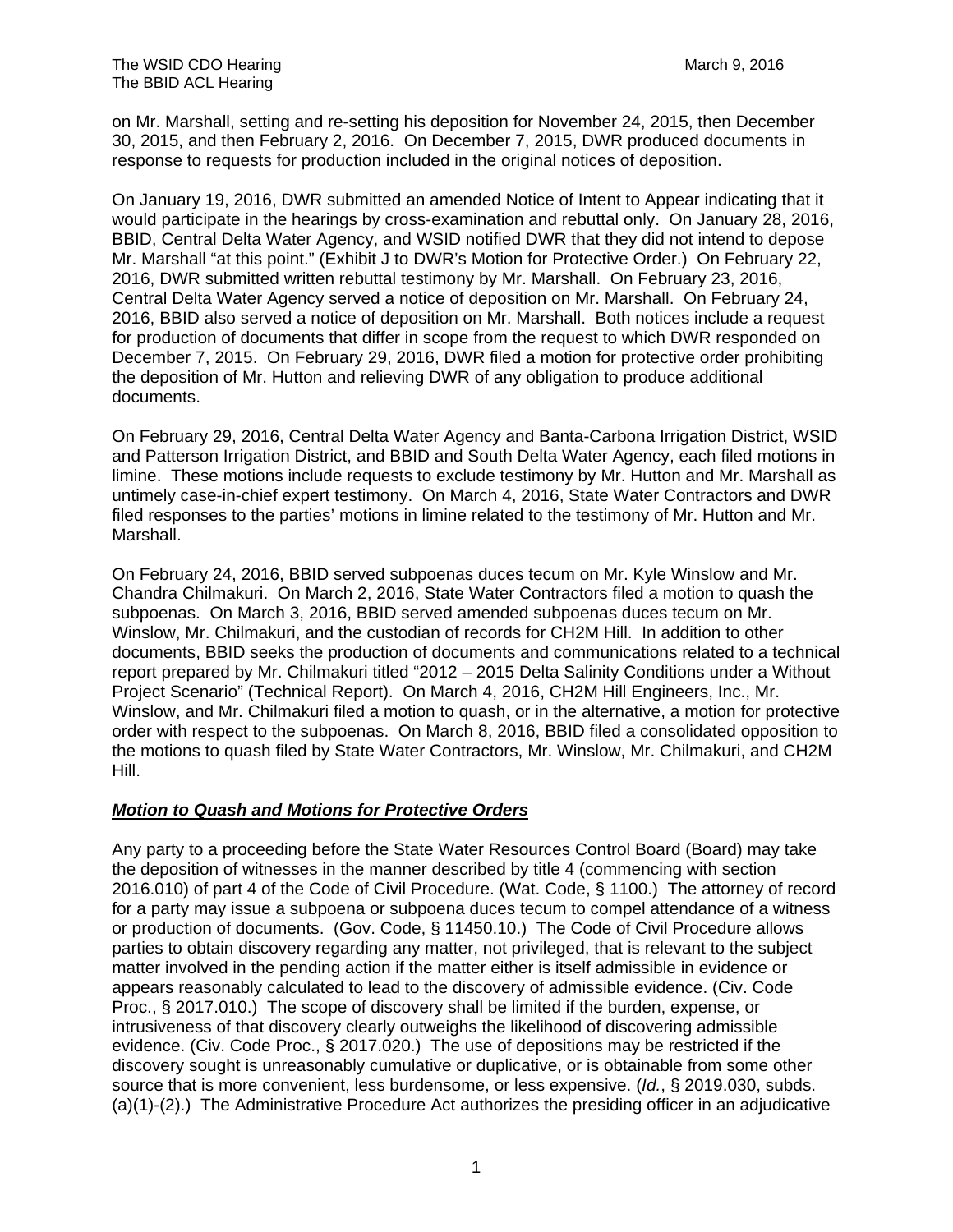proceeding to issue an order that is appropriate to protect the parties or witness from unreasonable or oppressive demands. (Gov. Code, § 11450.30.) A party seeking a protective order bears the burden of demonstrating good cause for the order sought. (*Nativi v. Deutsche Bank National Trust Co.* (2014) 223 Cal.App.4th 261, 318.)

The deadlines for submission of evidence in support of the parties' cases-in-chief and rebuttal passed on January 19, 2016, and February 22, 2016, respectively. Because the parties to these proceedings may not submit any additional evidence – absent compelling circumstances – the only proper purpose for the depositions and requests for documents, including the subpoenas directed to CH2M Hill and its employees, are to aide in the cross-examination of witnesses. The cross-examinations of Mr. Hutton and Mr. Marshall will be limited to the scope of their rebuttal testimony. As a result, any questioning or production of documents beyond the scope of their rebuttal testimony is not reasonably calculated to lead to the discovery of admissible evidence.

State Water Contractors and DWR have already produced the exhibits in support of Mr. Hutton's and Mr. Marshall's testimony. The opposing parties have also requested and received documents from DWR on December 7, 2015, related to Mr. Marshall's testimony.

If allowed to proceed, the depositions would have to be scheduled very shortly before the start of the hearing. The requests for documents are also broad enough that significant time and expensive will be required to gather, review, and produce the responsive documents. The burden on all of the parties and non-parties of responding to discovery at this point in the proceedings and on such short deadlines is substantial. The time and cost to conduct discovery will impact the parties' ability to prepare for the hearing, and it is likely that we would be unable to address any new discovery or evidentiary disputes before the hearing begins. There is also a serious risk of prejudicing the parties if we were to re-open the deadline for submission of evidence at this late date. A less burdensome and less costly means of obtaining relevant information is by cross-examination of Mr. Hutton and Mr. Marshall at the time scheduled for this purpose during the hearing. The parties will have the opportunity to question both witnesses and examine the bases for their testimony.

The opposing parties object that cross-examination is not a sufficient opportunity to explore the underlying assumptions of the model runs on which Mr. Hutton and Mr. Marshall rely in their testimony. These model runs were not disclosed in these proceedings by State Water Contractors or DWR until the submission of rebuttal evidence. As discussed later in this ruling, we find that the appropriate remedy is to discount the weight of this evidence if we find that these model runs cannot be sufficiently explored and understood through cross-examination. The same is true of the Technical Report prepared by CH2M Hill. If State Water Contractors is unable to lay a proper foundation to demonstrate the reliability of the information contained in the Technical Report, then we will discount the weight of this evidence accordingly, as well as any portion of Mr. Hutton's testimony that relies upon it.

For these reasons, we hereby **vacate** the notices of deposition and requests for production of documents served on Mr. Hutton by Central Delta Water Agency, South Delta Water Agency, and BBID, dated February 23, 2016, and February 24, 2016; the notices of deposition and requests for production of documents served on Mr. Marshall by Central Delta Water Agency and BBID, dated February 23, 2016, and February 24, 2016; and the subpoenas served on Mr. Winslow, Mr. Chilmakuri, and CH2M Hill dated February 24, 2016.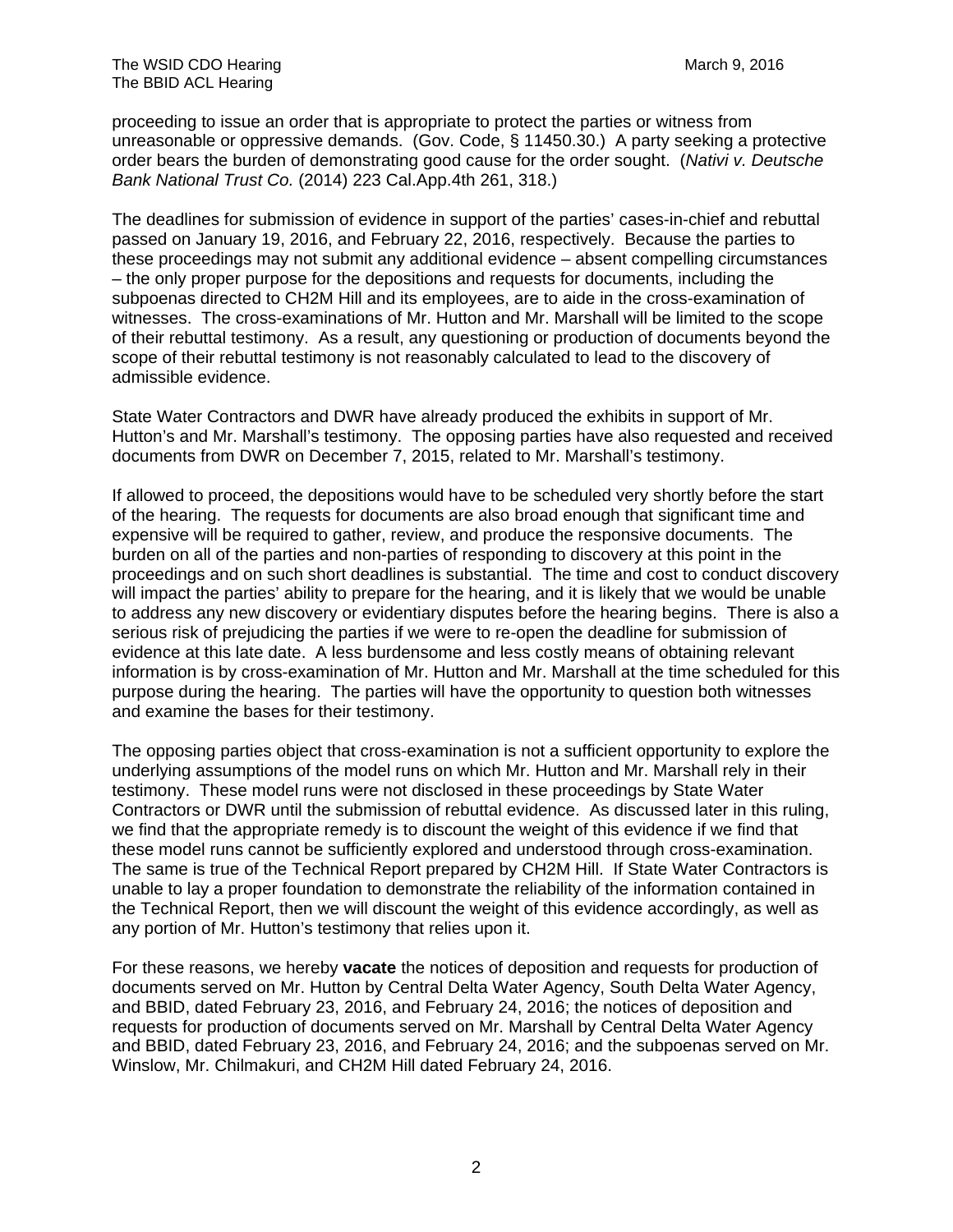# *Motions in Limine*

When conducting an evidentiary hearing, the Board is not bound by the technical rules relating to evidence and witnesses. (See Gov. Code § 11513, subd. (c); Cal. Code Regs., tit. 23, § 648.) Any relevant evidence is admissible as long as it is the sort of evidence on which responsible persons are accustomed to rely in the conduct of serious affairs. (Gov. Code § 11513, subd. (c).) Though the Board typically does not require the designation of rebuttal witnesses in advance, the Board does limit the scope of rebuttal; "[r]ebuttal evidence is limited to evidence that is responsive to evidence presented in connection with another party's case-inchief, and it does not include evidence that should have been presented during the case-in-chief of the party submitting rebuttal evidence." (See Hearing Notices dated August 19, 2015, and February 18, 2016.) Rebuttal may not be used to delay submission of evidence that is properly part of a party's case-in-chief.

In distinguishing whether the testimony of Mr. Hutton and Mr. Marshall is properly characterized as rebuttal evidence, we find instructive Federal Rule of Civil Procedure 26 and associated case law. Rule 26 defines rebuttal expert testimony as "evidence [] intended solely to contradict or rebut evidence on the same subject matter identified by another party…." (Fed.R.Civ.P. 26(a)(2)(D)(ii).) Rebuttal expert testimony "permits the litigant to counter new unforeseen facts brought out in the other side's case." (*Blake v. Securitas Sec. Servs., Inc.* (D.D.C. 2013) 292 F.R.D. 15, 17-18 [quoting *Faigin v. Kelly*, (1st Cir. 1999) 184 F.3d 67, 85.].) "Rebuttal expert reports are not the proper place for presenting new arguments. (*R&O Const. Co. v. Rox Pro Intn'l Group, Ltd.* (D.Nev., July 18, 2011) 2011 WL 2923703, \*2.) "If the purpose of expert testimony is to 'contradict an expected and anticipated portion of the other party's case-in-chief, then the witness is not a rebuttal witness …." (*Amos v. Makita, U.S.A.*, *Inc.* (D.Nev., Jan. 6, 2011.) 2011 WL 43092 at \*2 [quoting *In re Apex Oil Co.* (8th Cir. 1992) 958 F.3d 243, 245.].) "The plaintiff who knows that the defendant means to contest an issue that is germane to the prima facie case (as distinct from an affirmative defense) must put in his evidence on the issue as part of his case in chief." (*Braun v. Lorillard, Inc.* (7th Cir. 1996) 84 F.3d 230, 237.)

The testimony by Mr. Hutton that relies on model runs described in the Technical Report is both "true rebuttal" and "new theory." (*Adams v. United States* (D. Idaho, April 9, 2009) 2009 WL 982034, \*3 [citing Wright and Gold, *Federal Practice & Procedure*, § 6164 at p. 383 (1993).].) Mr. Hutton's testimony raises arguments to challenge the conclusion by Ms. Susan Paulsen that 1931 presented similar hydrologic conditions in the Delta as did conditions in 2015. These arguments are rebuttal arguments. They are based in part, however, on model runs conducted in a study undertaken by CH2M Hill and memorialized in the Technical Report, of salinity conditions in south Delta channels under a "without project" scenario, using hydrology from January 1, 2012 to August 31, 2015. The Technical Report includes model runs not previously disclosed in these proceedings by State Water Contractors. The opposing parties object that Mr. Hutton's modeling is not in the public domain and includes modeling parameter modifications that are unavailable for review.

Part X of Mr. Marshall's testimony is also based on DSM2 model runs, which show the progression of salinity intrusion under various conditions. The opposing parties raise the same objection that the testimony describes model run results that are not in the public domain or otherwise available for review. BBID and South Delta Water Agency assert that "[t]he modeling and data analyses relied on by both [Mr. Hutton and Mr. Marshall] are simply too complex to be dealt with in such a short period of time, particularly given the other tasks to be completed between now and the hearing." (Motion in Limine by BBID and South Delta Water Agency.)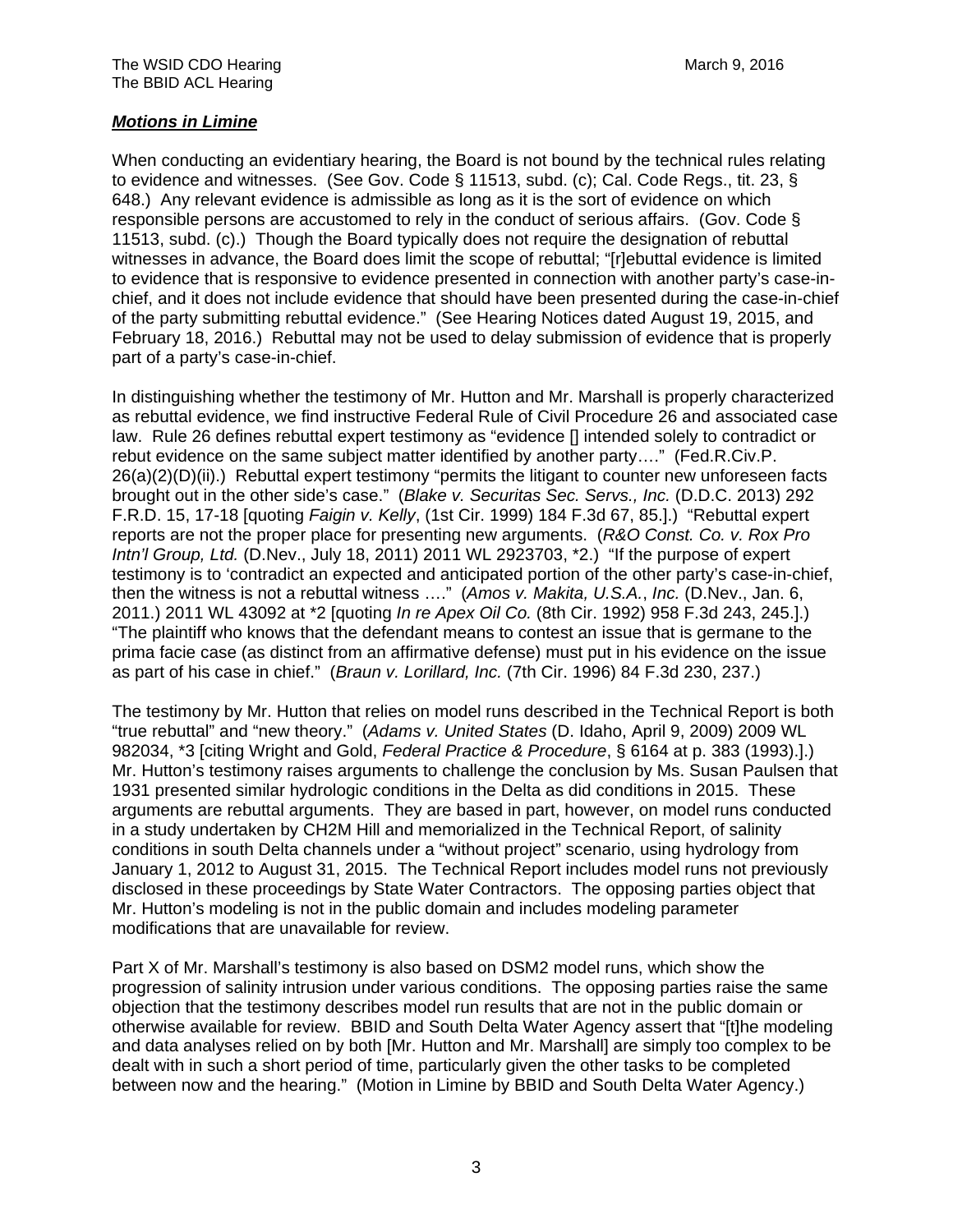The DSM2 model is in the public domain. Ms. Paulsen and Mr. Burke, BBID and WSID's experts, used the DSM2 model to develop their own expert testimony. According to Ms. Paulsen, "modeling tools such as the DSM2 have been available and in widespread use for decades…." (BBID-384, Report of Ms. Susan Paulsen, p. 73.) Ms. Paulsen helpfully explains the process for using the DSM2 model, as follows:

"DSM2 users must specify a series of input parameters to operate the model, including inflows from the Sacramento River, San Joaquin River, Cosumnes River, Mokelumne River, and Calaveras River; the stage at Martinez, DICU flows and electrical conductivity; conductivity at Martinez and Freeport; and conductivity of the east-side streams and the San Joaquin River. Diversions and exports must also be specified in the model. Model inputs can be taken either from measured data (e.g., stage at Martinez, river inflows, salinity at model boundaries, measured diversions, and exports) or from synthetic data sets (e.g., data from Dayflow, a computer program maintained by DWR that uses daily river inflows, water exports, rainfall, and agricultural depletions to estimate daily average Delta outflow)."

(BBID-384, Report of Ms. Susan Paulsen, p. 75.)

The Technical Report appears to include enough information about the inputs used to create the specific model runs that the underlying assumptions can be understood and, if appropriate, challenged by the opposing parties. We also recognize that the rebuttal disclosure date is not the first time that most of the parties have seen the Technical Report. In fact, the Technical Report was submitted by BBID as an exhibit with its case-in-chief. BBID submitted a copy of a complaint letter sent by State Water Contractors to the Board in June 2015, to which the Technical Report was attached. BBID and the other parties were aware of, or should have been aware of, the Technical Report since at least the deadline for submittal of case-in-chief evidence. State Water Contractors' attorney also testifies that the Technical Report was sent to the attorneys for BBID, South Delta Water Agency, and Central Delta Water Agency in June 2015, and has been publicly available on the Board's website.

It appears to us that the parties have the ability to analyze and understand the model runs described in the Technical Report and the parties will be able to conduct a thorough examination of the bases for Mr. Hutton's testimony through his cross-examination. To the extent that certain information is not available, or could not be understood and analyzed by the parties in preparation for Mr. Hutton's cross-examination, we will take that into account when assessing the relative weight and reliability of Mr. Hutton's testimony.

Based on our understanding of DSM2 parameters, it also appears that the parties have the information necessary to re-create and understand the model runs included by Mr. Marshall in Part X of his report, even though his description of those model runs is brief. To the extent that certain information is not available, or could not be understood and analyzed by the parties in preparation for Mr. Marshall's cross-examination, we will take that into account when assessing the relative weight and reliability of Mr. Marshall's testimony.

The following discussion addresses specific portions of Mr. Hutton and Mr. Marshall's testimony to which the opposing parties objected:

**1. Mr. Hutton's Testimony, Paragraph 17, Paragraphs 20 and 21.**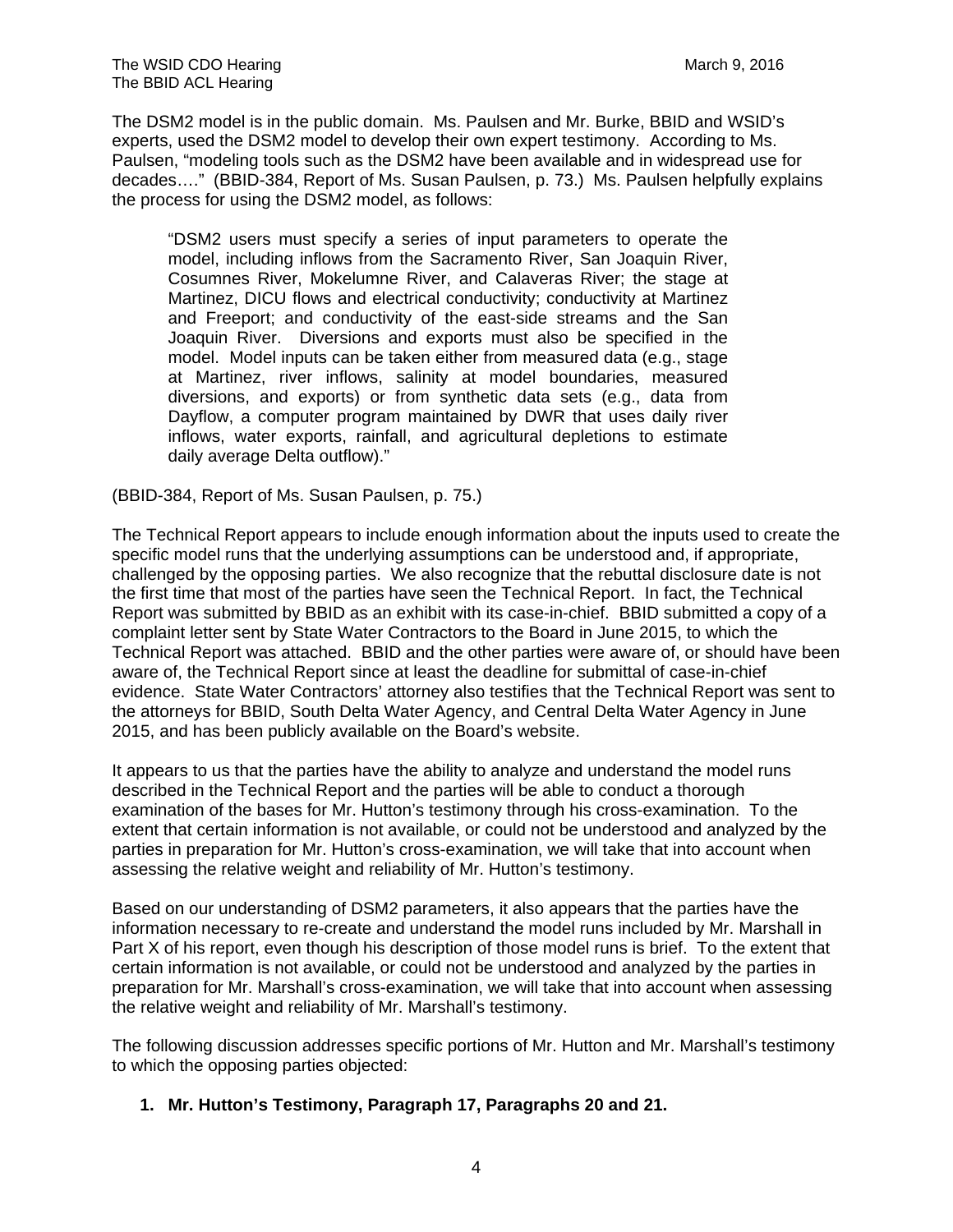Opposing parties object that Paragraphs 17, 20, and 21 of Mr. Hutton's testimony presents new opinions on Delta salinity based on his modelling work. We find that his testimony is appropriately submitted in rebuttal to challenge the claim by Ms. Paulsen that 1931 presented similar hydrologic conditions in the Delta as did conditions in 2015, and that water of suitable quality for irrigation would have been available for diversion absent Project operations.

# **2. Mr. Hutton's Testimony, Paragraphs 18 and 19.**

Opposing parties object that Paragraphs 18 and 19 of Mr. Hutton's testimony includes new nonexpert testimony on DWR's attempts to satisfy Bay-Delta Water Quality Control Plan obligations in 2015. Paragraph 18 of Mr. Hutton's testimony addresses conditions that may have affected the quality of water available to BBID and WSID in 2015 at their points of diversion, rebutting BBID and WSID's claims that water of suitable quality would have been available absent operation of the Projects. This testimony is rebuttal testimony. Paragraph 19 appears to describe injury caused by the allegedly unauthorized diversions. This testimony should have been submitted as part of State Water Contractor's case-in-chief. The issue of injury was identified as a key issue in these proceedings, and is not a matter that can be deferred until rebuttal. To the extent the testimony relates solely to injury caused by the allegedly unauthorized diversions, it is excluded.

# **3. Mr. Hutton's Testimony, Paragraphs 26 through 33.**

Opposing parties object that Paragraphs 26 through 33 of Mr. Hutton's testimony include new opinion testimony on Delta salinity, crop damage, costs of salinity damage, and water quality. Paragraphs 26 through 30 of Mr. Hutton's testimony address the quality of water in the Delta for irrigation prior to the development of the Projects. This testimony appears to rebut evidence and testimony presented by the opposing parties that water would have been available and of a suitable quality for irrigation absent Project operations. Therefore, we find that it is timely submitted rebuttal evidence.

Paragraphs 30 through 33 of Mr. Hutton's testimony merely summarize his prior testimony. To the extent the testimony relates solely to injury caused by the allegedly unauthorized diversions, it is excluded.

## **4. Mr. Marshall's Testimony, Parts I through VI.**

Opposing parties object that Parts I through VI of Mr. Marshall's testimony improperly includes new testimony summarizing State Water Project and Central Valley Project operations, Delta water quality standards, and BBID historical diversions. Any portion of this testimony that DWR does not demonstrate is in response to another party's previously submitted evidence may be excluded or stricken from the record as improper rebuttal evidence. We note, however, that some of this testimony summarizes information of which we may take administrative notice, such as the holding of D-1641.

To the extent that Mr. Marshall's testimony addresses the injury caused by the allegedly unauthorized diversions, the testimony should have been submitted as part of DWR's case-inchief. The issue of injury was identified as a key issue in these proceedings, and is not a matter that can be deferred until rebuttal. We will exclude testimony relating solely to injury caused by the allegedly unauthorized diversions.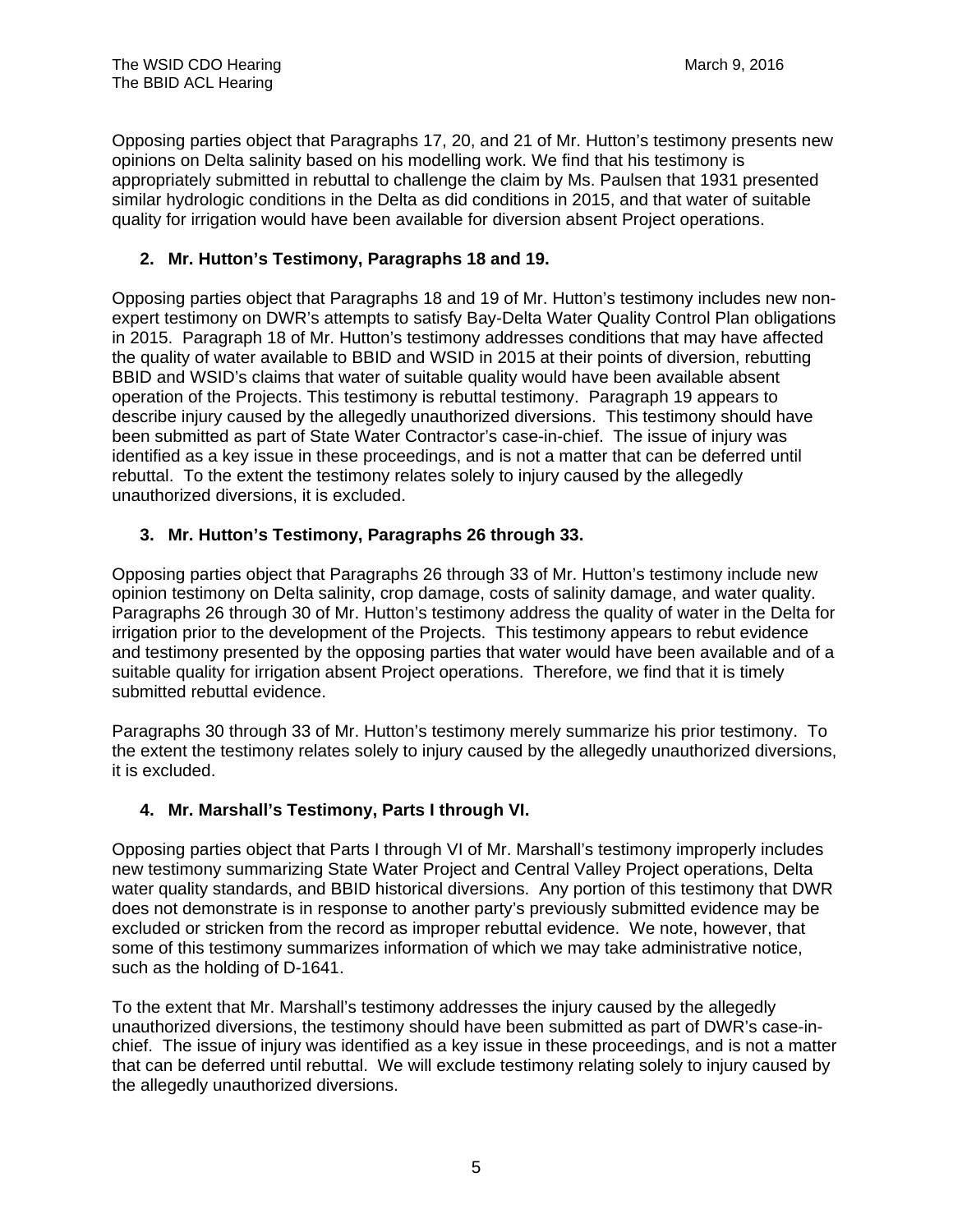## **5. Mr. Marshall's Testimony, Part VII.**

Opposing parties object that Part VII of Mr. Marshall's testimony only tangentially addresses the testimony of Ms. Paulsen and Mr. Burke, and relies on hearsay memoranda. This portion of Mr. Marshall's testimony purports to address the acceptability of certain salinity levels for irrigation, rebutting testimony by Ms. Paulsen that "water was of suitable quality for use." (BBID-384, Report of Ms. Susan Paulsen, pp. 8 & 62.) Therefore, it is proper rebuttal testimony.

In our administrative proceedings, "[h]earsay evidence may be used for the purpose of supplementing or explaining other evidence but over timely objection shall not be sufficient in itself to support a finding unless it would be admissible over objection in civil actions." (Gov. Code, § 11513, subd. (d).) The rules of evidence also allow an expert to testify based on otherwise inadmissible evidence if the evidence is "of a type that reasonably may be relied upon by an expert in forming an opinion upon the subject to which his testimony relates." (Evid. Code, § 801.) We will take into account when weighing Mr. Marshall's testimony whether DWR has demonstrated that these reports and analyses are of the type reasonably relied upon by experts in the field.

## **6. Mr. Marshall's Testimony, Part X.**

Opposing parties object that Part X of Mr. Marshall's testimony is new expert testimony that should have been included in DWR's case-in-chief. Mr. Marshall's testimony in Part X consists of plots of DSM2 model runs showing the progression of salinity intrusion under various conditions. In addition to assessing the reliability of Mr. Marshall's testimony based on the ability of the opposing parties to adequately elicit the underlying assumptions and inputs of the model runs through cross-examination, any portion of Mr. Marshall's testimony that does not respond to another party's previously submitted evidence will be excluded or stricken from the record.

Sincerely,

Frances Spiny Weber

Frances Spivy-Weber, Vice-Chair Tam M. Doduc, Board Member WSID Hearing Officer **BBID Hearing Officer** 

Enclosures: Revised Service Lists

Can Mr. Poduc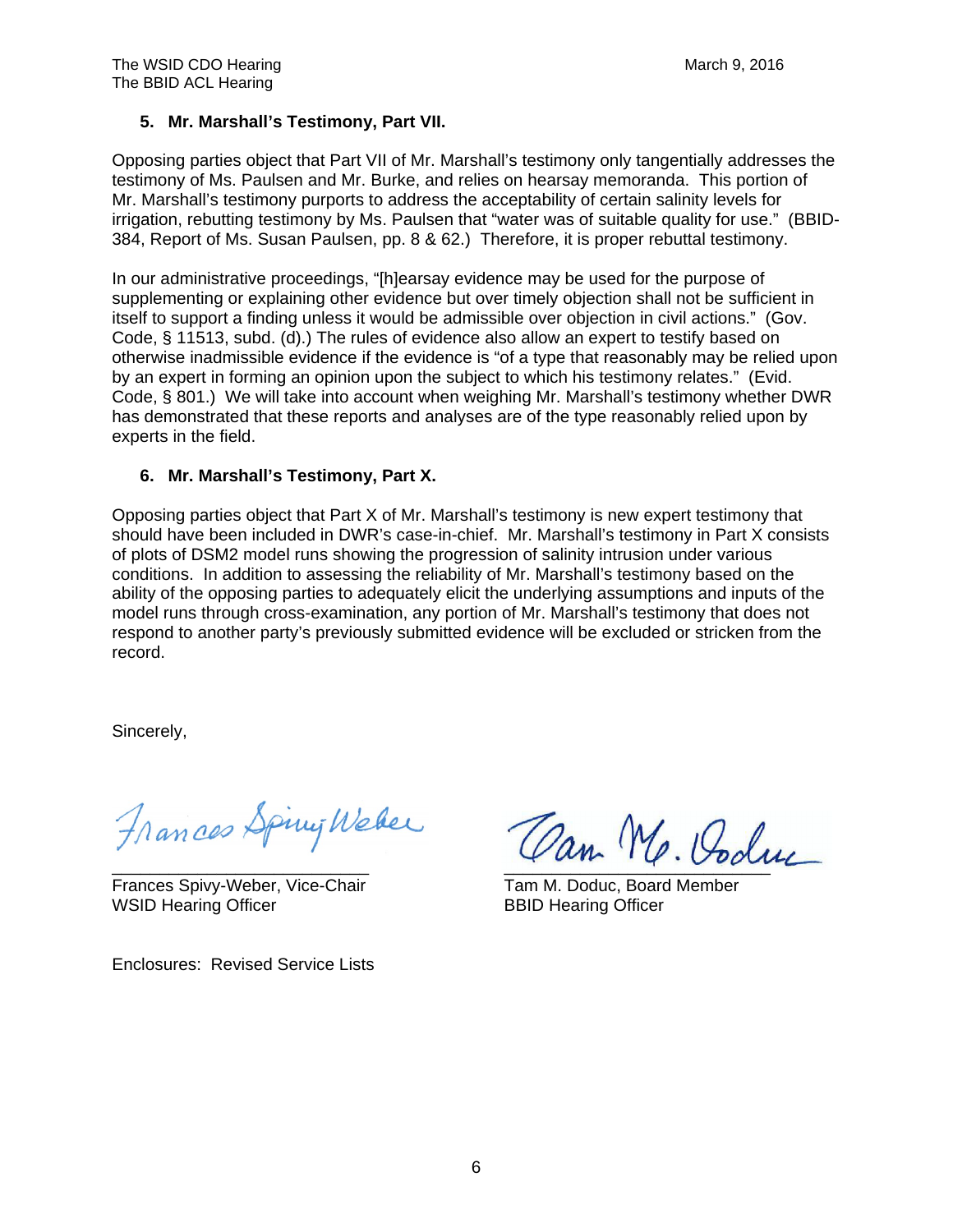## **SERVICE LIST OF PARTICIPANTS THE WEST SIDE IRRIGATION DISTRICT CEASE AND DESIST ORDER HEARING (October 8, 2015, Revised 12/18/15)**

Parties

THE FOLLOWING **MUST BE SERVED** WITH WRITTEN TESTIMONY, EXHIBITS AND OTHER DOCUMENTS. (All have AGREED TO ACCEPT electronic service, pursuant to the rules specified in the hearing notice.)

 $\top$ 

| <b>DIVISION OF WATER RIGHTS</b><br><b>Prosecution Team</b><br>Andrew Tauriainen, Attorney III<br><b>SWRCB Office of Enforcement</b><br>1001   Street,<br>16th Floor<br>Sacramento, CA 95814<br>Andrew.Tauriainen@waterboards.ca.gov | THE WEST SIDE IRRIGATION DISTRICT<br>Jeanne M. Zolezzi<br>Karna Harrigfeld<br>Janelle Krattiger<br>Herum\Crabtree\Suntag<br>5757 Pacific Ave., Suite 222<br>Stockton, CA 95207<br>jzolezzi@herumcrabtree.com<br>kharrigfeld@herumcrabtree.com<br>jkrattiger@herumcrabtree.com                |
|-------------------------------------------------------------------------------------------------------------------------------------------------------------------------------------------------------------------------------------|----------------------------------------------------------------------------------------------------------------------------------------------------------------------------------------------------------------------------------------------------------------------------------------------|
| <b>STATE WATER CONTRACTORS</b><br><b>Stephanie Morris</b><br>1121 L Street, Suite 1050<br>Sacramento, CA 95814<br>smorris@swc.org                                                                                                   | <b>WESTLANDS WATER DISTRICT</b><br>Daniel O'Hanlon<br>Rebecca Akroyd<br>Kronick Moskovitz Tiedemann & Girard<br>400 Capitol Mall, 27th Floor<br>Sacramento, CA 95814<br>dohanlon@kmtg.com<br>rakroyd@kmtg.com<br>Philip Williams of Westlands Water District<br>pwilliams@westlandswater.org |
| <b>SOUTH DELTA WATER AGENCY</b><br>John Herrick, Esq.<br>Dean Ruiz<br>4255 Pacific Ave., Suite 2<br>Stockton, CA 95207<br>jherrlaw@aol.com<br>dean@hprlaw.net                                                                       | <b>CENTRAL DELTA WATER AGENCY</b><br>Jennifer Spaletta<br>Spaletta Law PC<br>PO Box 2660<br>Lodi, CA 95241<br>jennifer@spalettalaw.com<br>Dante Nomellini and Dante Nomellini, Jr.<br>Nomellini, Grilli & McDaniel<br>ngmplcs@pacbell.net<br>dantejr@pacbell.net                             |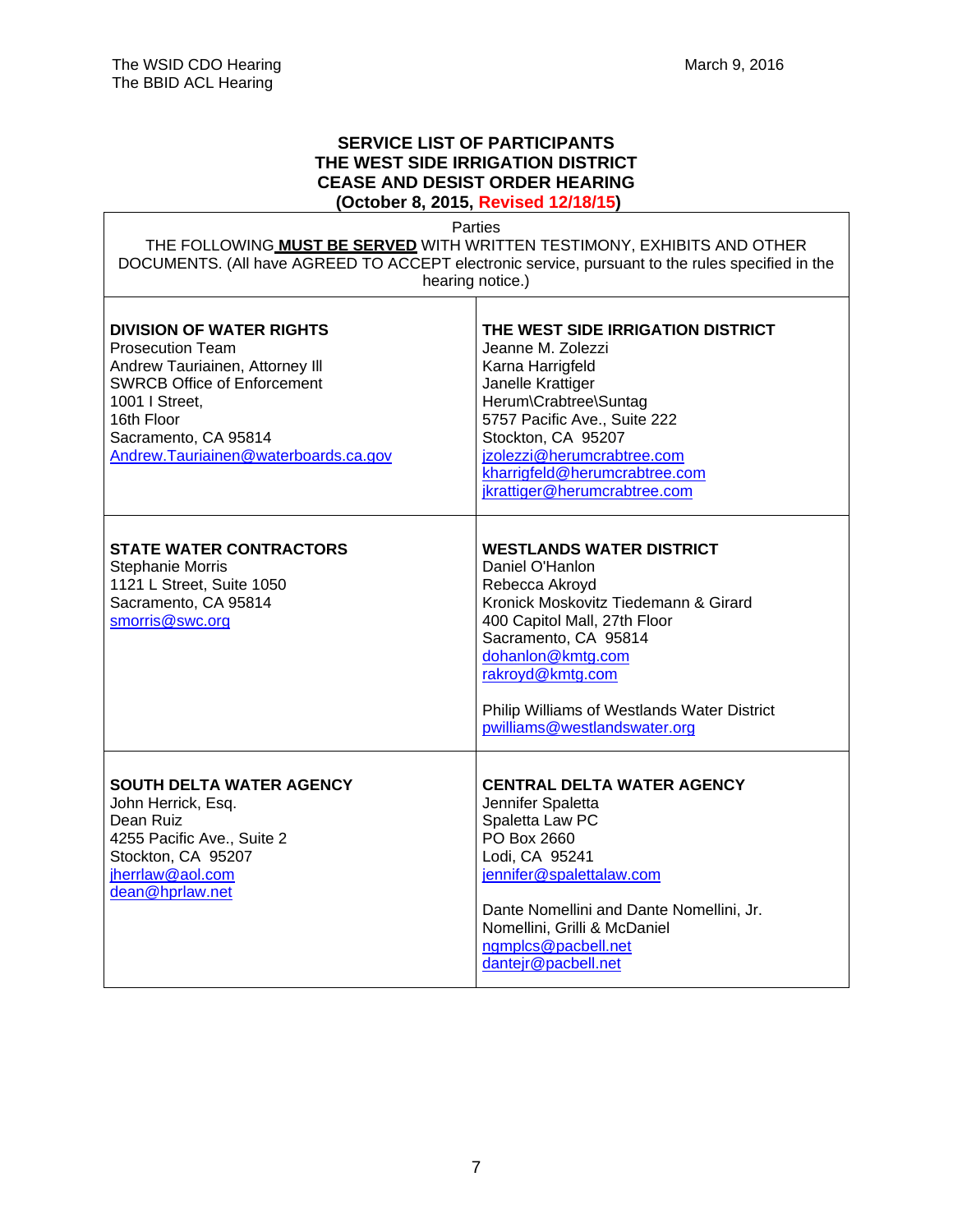| CITY AND COUNTY OF SAN FRANCISCO<br>Jonathan Knapp<br>Office of the City Attorney<br>1390 Market Street, Suite 418<br>San Francisco, CA 94102<br>jonathan.knapp@sfgov.org | <b>SAN JOAQUIN TRIBUTARIES AUTHORITY</b><br>Valerie Kincaid<br>O'Laughlin & Paris LLP<br>2617 K Street, Suite 100<br>Sacramento, CA 95814<br>vkincaid@olaughlinparis.com<br>towater@olaughlinparis.com<br>(revised 12/18/15) |
|---------------------------------------------------------------------------------------------------------------------------------------------------------------------------|------------------------------------------------------------------------------------------------------------------------------------------------------------------------------------------------------------------------------|
| <b>CALIFORNIA DEPARTMENT OF WATER</b>                                                                                                                                     | <b>BYRON BETHANY IRRIGATION DISTRICT</b>                                                                                                                                                                                     |
| <b>RESOURCES</b>                                                                                                                                                          | Daniel Kelly                                                                                                                                                                                                                 |
| Robin McGinnis, Attorney                                                                                                                                                  | Somach Simmons & Dunn                                                                                                                                                                                                        |
| PO Box 942836                                                                                                                                                             | 500 Capitol Mall, Suite 1000,                                                                                                                                                                                                |
| Sacramento, CA 94236-0001                                                                                                                                                 | Sacramento, CA 95814                                                                                                                                                                                                         |
| robin.mcginnis@water.ca.gov                                                                                                                                               | dkelly@somachlaw.com                                                                                                                                                                                                         |

# **SERVICE LIST OF PARTICIPANTS BYRON-BETHANY IRRIGATION DISTRICT ADMINISTRATIVE CIVIL LIABILITY HEARING**

**(09/02/15; Revised: 09/10/15; Revised 10/06/15; Revised 10/22/15, 12/18/15)** 

#### **PARTIES**

THE FOLLOWING **MUST BE SERVED** WITH WRITTEN TESTIMONY, EXHIBITS AND OTHER DOCUMENTS. (All have AGREED TO ACCEPT electronic service, pursuant to the rules specified in the hearing notice.)

Τ

| <b>Division of Water Rights</b>      | <b>Byron Bethany Irrigation District</b> |
|--------------------------------------|------------------------------------------|
| Prosecution Team                     | Daniel Kelly                             |
| Andrew Tauriainen, Attorney III      | Somach Simmons & Dunn                    |
| SWRCB Office of Enforcement          | 500 Capitol Mall, Suite 1000,            |
| 1001 I Street,                       | Sacramento, CA 95814                     |
| l 16th Floor                         | dkelly@somachlaw.com                     |
| Sacramento, CA 95814                 |                                          |
| andrew.tauriainen@waterboards.ca.gov |                                          |
|                                      |                                          |